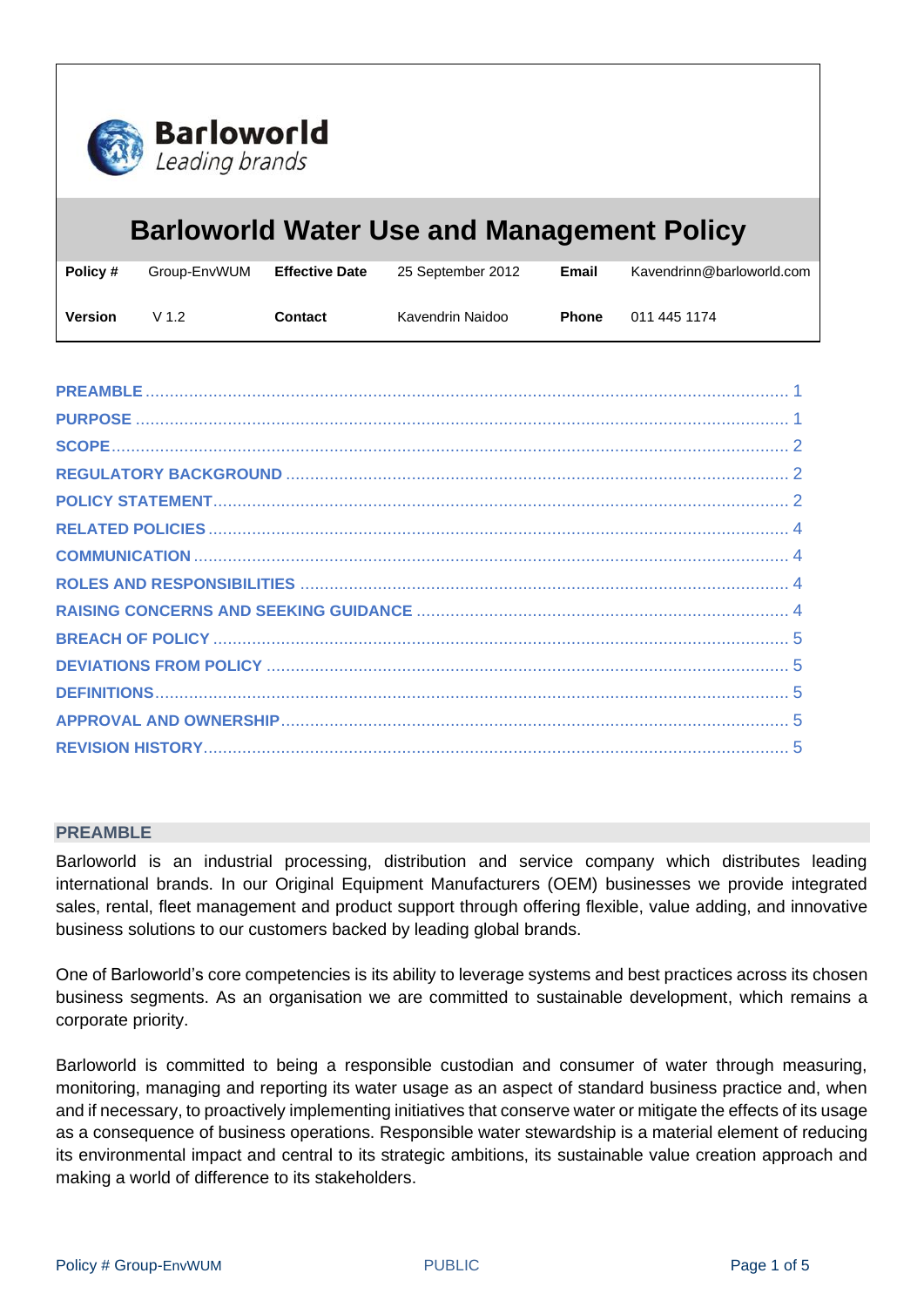As a responsible corporate citizen Barloworld:

- Appreciates the value of water as a finite and scarce natural resource, its necessity for social and economic development worldwide, and the potentially detrimental effect of polluting water or removing water from environmental systems, particularly in water stressed regions
- Recognises that water constraints are a serious threat to sustainability
- Encourages all its stakeholders to consider positive steps they may take with regards to water use and related impacts
- Participates in its value-chain to promote water use awareness and appropriate responses
- Incorporates water stewardship and related considerations in its strategic framework, which is underpinned by sustainable development.
- Recognises that sustainable water management practices provide opportunities for cost savings and support Shared Value creation
- Has clear accountability for water use with the group's Board and Executive, as a part of good corporate governance

## **PURPOSE**

As part of its business model, Barloworld strives to minimise the impacts of its operations on Natural Capital, including water resources. Water use considerations form an integral part of daily business activities, including risk management, strategic planning, capital expenditure, investments and operating procedures.

<span id="page-1-0"></span>The objective of this policy is to drive water stewardship within the Barloworld operating context and to outline the minimum expectations across Barloworld to better understand, manage and enhance efficient use of water and responsible discharge within its direct operations, value chains and limit any negative impacts in the communities in which it operates.

## **SCOPE**

<span id="page-1-1"></span>The policy applies to all Barloworld employees, across all its operations and territories.

# **REGULATORY BACKGROUND**

Across the various jurisdictions where Barloworld operates, water regulations are in place that serve to govern and regulate water withdrawal and discharge.

At a minimum, all Barloworld operations are expected to comply with their relevant local legislative framework and regulations, including those related to water.

Examples within the South African jurisdiction include, the National Environmental Management Act (NEMA), supported by specifically by the NEMA: Water Act.

# <span id="page-1-2"></span>**POLICY STATEMENT**

| <b>P1.</b> | <b>Commitment</b>                                                                                                                                                                                                                                                                                                                                                                                                                                                                                                                                                                                                                                                                                                                            |
|------------|----------------------------------------------------------------------------------------------------------------------------------------------------------------------------------------------------------------------------------------------------------------------------------------------------------------------------------------------------------------------------------------------------------------------------------------------------------------------------------------------------------------------------------------------------------------------------------------------------------------------------------------------------------------------------------------------------------------------------------------------|
|            | • Responsible water use and stewardship is an integral part of management in the company and is<br>recognised as one of the corporate priorities.<br>• The group recognises that water is an increasingly scarce and critical global resource. Barloworld<br>is committed to more efficient water usage through conservation, increased recycling and water<br>harvesting initiatives.<br>• Through such initiatives the group strives to minimise the risk of any future water resource<br>constraints and realise the commercial benefits of effective and efficient water usage.<br>• Throughout all its operations the group is committed to meeting regulatory standards regarding its<br>water usage and transparent public reporting. |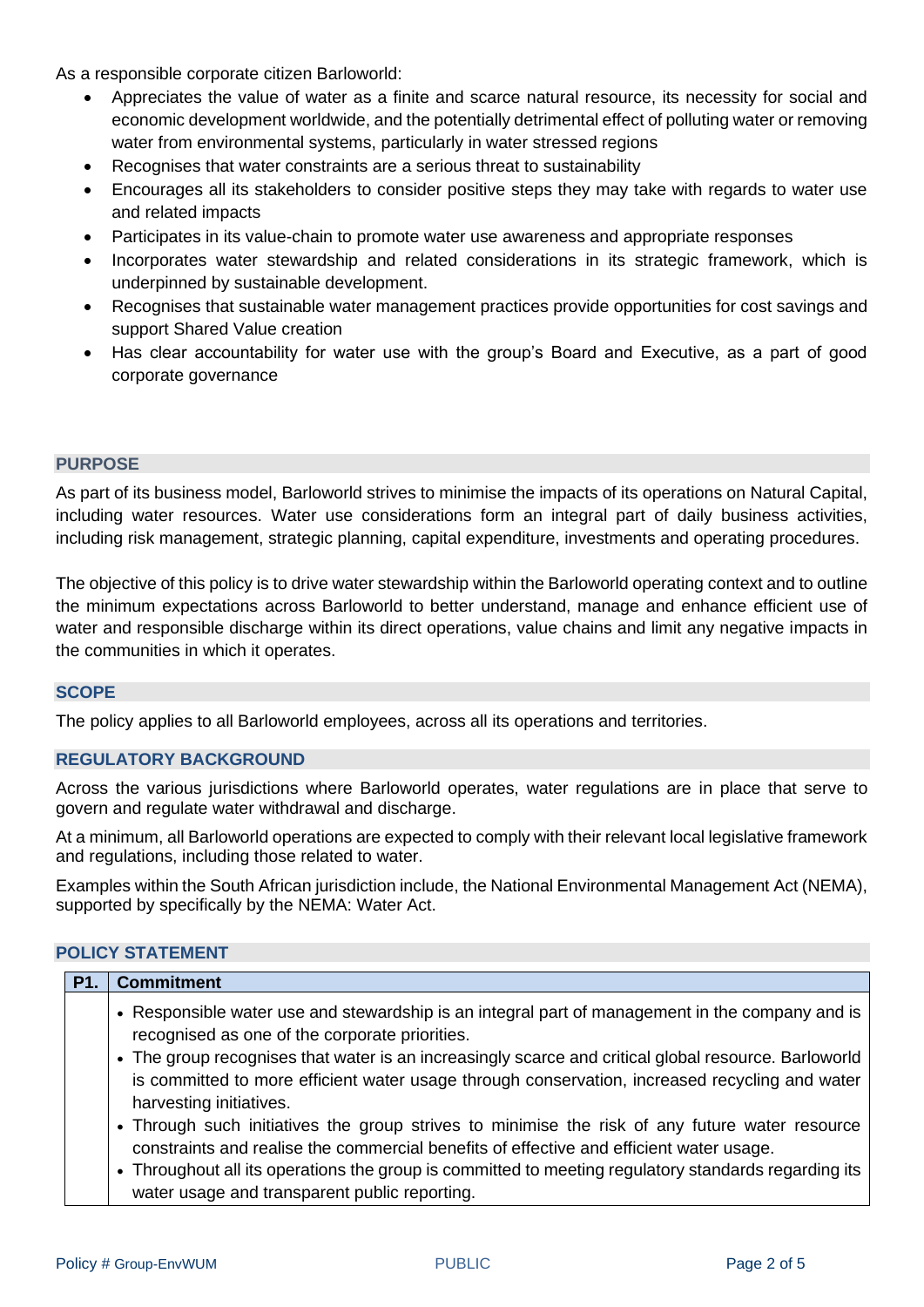|                  |                                                                                                        | • In all its divisions Barloworld will publish divisional Water Use and Management policies<br>appropriate to the business of each division, subordinate to this company policy, which will, inter            |  |  |  |
|------------------|--------------------------------------------------------------------------------------------------------|---------------------------------------------------------------------------------------------------------------------------------------------------------------------------------------------------------------|--|--|--|
|                  | alia:                                                                                                  |                                                                                                                                                                                                               |  |  |  |
|                  | Establish clear accountability for water use performance with divisional Executives and top<br>$\circ$ |                                                                                                                                                                                                               |  |  |  |
|                  |                                                                                                        | management, as a part of good corporate governance                                                                                                                                                            |  |  |  |
|                  |                                                                                                        | Require compliance with relevant water laws, other standards and codes of practice to which<br>$\circ$                                                                                                        |  |  |  |
|                  |                                                                                                        | the company subscribes                                                                                                                                                                                        |  |  |  |
|                  |                                                                                                        | Where practicable, ensure optimisation of water utilisation, recycling, harvesting and<br>$\circ$                                                                                                             |  |  |  |
|                  |                                                                                                        | discharge<br>Ensure that water use considerations form part of the company's overall risk management                                                                                                          |  |  |  |
|                  |                                                                                                        | $\circ$<br>processes                                                                                                                                                                                          |  |  |  |
|                  |                                                                                                        | Ensure responsible water stewardship is incorporated into its facilities and maintenance<br>$\circ$                                                                                                           |  |  |  |
|                  |                                                                                                        | cycles, its strategic plans as well as expansion projects and acquisitions.                                                                                                                                   |  |  |  |
|                  |                                                                                                        | Promote water use awareness in the company operations<br>$\circ$                                                                                                                                              |  |  |  |
|                  |                                                                                                        | Require the maintenance of open dialogue with stakeholders, including customers and<br>$\circ$                                                                                                                |  |  |  |
|                  |                                                                                                        | suppliers to promote sound water use practices<br>Develop contingency procedures to deal with unscheduled occurrences and community                                                                           |  |  |  |
|                  |                                                                                                        | $\circ$<br>concerns.                                                                                                                                                                                          |  |  |  |
|                  |                                                                                                        | • Barloworld will continue to assess its physical, regulatory, reputational and financial risks                                                                                                               |  |  |  |
|                  |                                                                                                        | associated with water usage, including discharge and, where practicable, adapt its operations,                                                                                                                |  |  |  |
|                  |                                                                                                        | processes and procedures accordingly. It will also pursue relevant identified opportunities where                                                                                                             |  |  |  |
|                  |                                                                                                        | practicable.                                                                                                                                                                                                  |  |  |  |
| P <sub>2</sub> . |                                                                                                        | <b>Guiding Principles</b>                                                                                                                                                                                     |  |  |  |
|                  | $\bullet$                                                                                              | Where relevant, quantifiable objectives and targets are set by each division to address significant                                                                                                           |  |  |  |
|                  | environmental impacts that have been identified.                                                       |                                                                                                                                                                                                               |  |  |  |
|                  | $\bullet$                                                                                              | Water use and management indicators are measured and monitored. Each division should                                                                                                                          |  |  |  |
|                  |                                                                                                        | continuously seek ways to better manage and improve its water use efficiency.                                                                                                                                 |  |  |  |
|                  | $\bullet$                                                                                              | All operations shall comply with the following principles and initiatives:                                                                                                                                    |  |  |  |
|                  |                                                                                                        | Measurement and reporting of material environmental indicators including their water usage<br>$\circ$<br>Appropriate targets are set and initiatives implemented once reliable baselines have been<br>$\circ$ |  |  |  |
|                  |                                                                                                        | achieved for applicable indicators                                                                                                                                                                            |  |  |  |
|                  |                                                                                                        | Monitoring and reporting mechanisms track progress made against set targets<br>O                                                                                                                              |  |  |  |
|                  |                                                                                                        | Aspirational efficiency improvement targets set for water withdrawals<br>$\circ$                                                                                                                              |  |  |  |
|                  |                                                                                                        | Monitoring of global water stress and scarcity trends, related impacts and risks<br>$\circ$                                                                                                                   |  |  |  |
|                  |                                                                                                        | Independent verification of reported water withdrawal data through internal and external<br>$\circ$                                                                                                           |  |  |  |
|                  |                                                                                                        | assurance                                                                                                                                                                                                     |  |  |  |
|                  |                                                                                                        | Conserve water and improve water use efficiency within their operations as well as relating<br>$\circ$                                                                                                        |  |  |  |
|                  |                                                                                                        | to their products and services sold<br>Eliminate the release of substances that may harm water or water sources<br>$\circ$                                                                                    |  |  |  |
|                  |                                                                                                        | Ensure all water discharges are within applicable legal and regulatory parameters<br>$\circ$                                                                                                                  |  |  |  |
|                  |                                                                                                        | Optimise water recycling and harvesting initiatives.<br>$\circ$                                                                                                                                               |  |  |  |
|                  | $\bullet$                                                                                              | Water stewardship will form part of significant new projects and of the planning phase for                                                                                                                    |  |  |  |
|                  |                                                                                                        |                                                                                                                                                                                                               |  |  |  |
|                  |                                                                                                        | modifications to existing operations.                                                                                                                                                                         |  |  |  |
|                  | $\bullet$                                                                                              | Barloworld strives to minimise the environmental, health and safety risks to employees and the                                                                                                                |  |  |  |
|                  |                                                                                                        | communities in which the company operates through sound water stewardship practices.                                                                                                                          |  |  |  |
|                  | $\bullet$                                                                                              | All operations will be prepared for emergencies. Barloworld divisions will strive to appropriately                                                                                                            |  |  |  |
|                  |                                                                                                        | communicate with those affected by conditions caused by the company that endangers the<br>environment including safe water consumption and discharge.                                                         |  |  |  |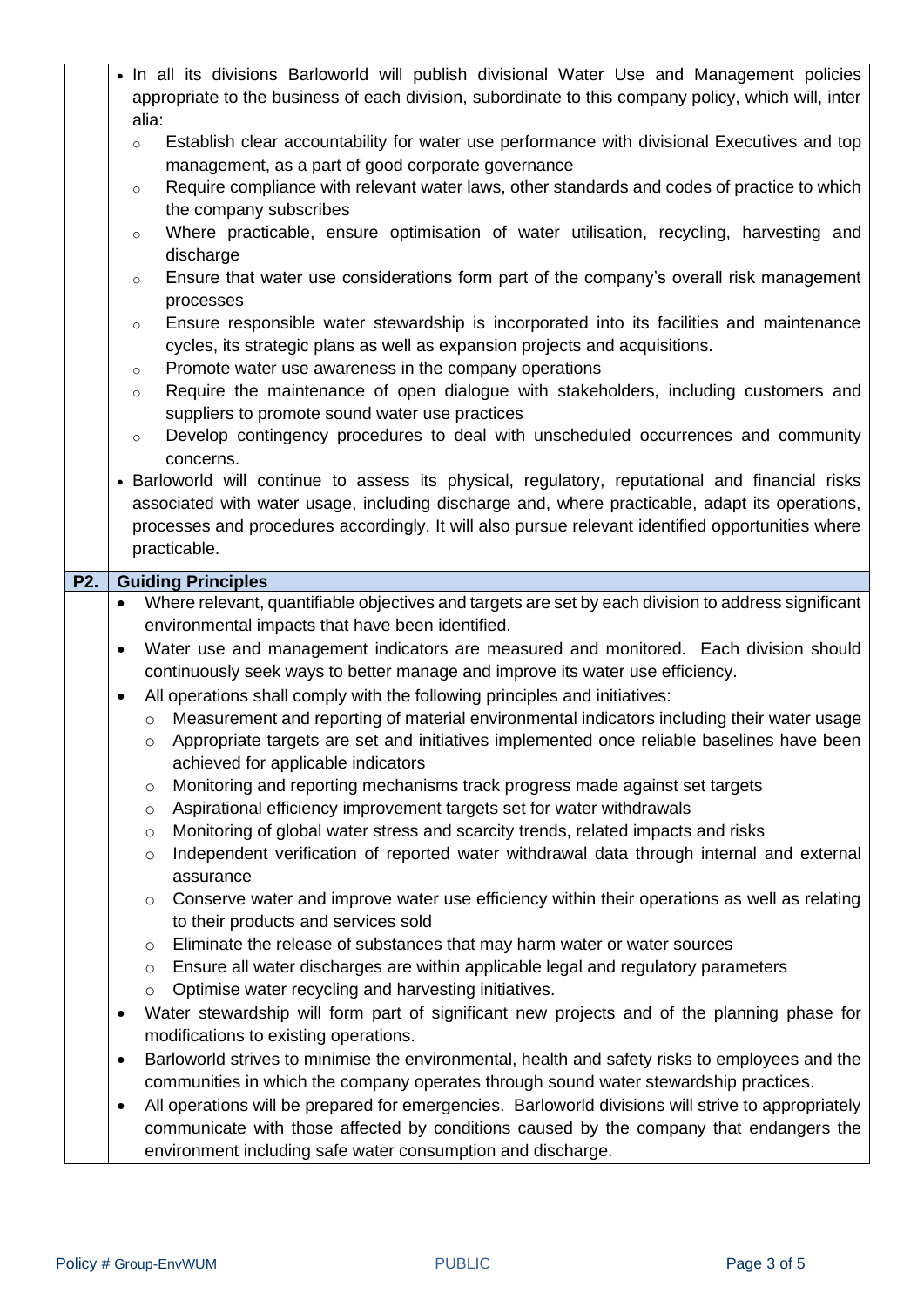# <span id="page-3-0"></span>**RELATED POLICIES**

All operations within the Barloworld Group are expected to uphold the principles contained within this policy which is to be read in conjunction with the policies as detailed below:

| <b>Policy name</b>                  | <b>Purpose</b>                                                                                                                                            |  |  |
|-------------------------------------|-----------------------------------------------------------------------------------------------------------------------------------------------------------|--|--|
| Barloworld Worldwide Code of        | To set out the Barloworld Values expected to be upheld by all                                                                                             |  |  |
| Conduct                             | Barloworld employees                                                                                                                                      |  |  |
| <b>Barloworld Climate Change</b>    | To set out the minimum required standards for understanding and<br>limiting our contribution to Climate Change within the Barloworld<br>operating context |  |  |
| <b>Barloworld Environmental</b>     | To set out the minimum required standards for broad Environmental<br>related aspects within the Barloworld operating context                              |  |  |
| <b>Barloworld Energy Efficiency</b> | To set out the minimum required standards for Energy, including                                                                                           |  |  |
| Policy                              | efficiency related aspects within the Barloworld operating context                                                                                        |  |  |
| Barloworld Waste Management         | To set out the minimum required standards for Waste management and                                                                                        |  |  |
| Policy                              | related aspects within the Barloworld operating context                                                                                                   |  |  |

#### <span id="page-3-1"></span>**COMMUNICATION**

<span id="page-3-2"></span>This policy should be communicated to all Barloworld employees, across all its operations and regions.

# **ROLES AND RESPONSIBILITIES**

The Chief Executive Officer and Board of Directors in each division are the environmental champions and are responsible and accountable for water use and management.

Divisional Executive management have the responsibility to ensure compliance with this policy and at their discretion to define the processes, procedures and other mechanisms by which the policy is implemented.

<span id="page-3-3"></span>Implemented processes ensure that the Barloworld Group Chief Executive Officer and Board of Directors are fully informed about pertinent environmental issues, including water use and management.

## **RAISING CONCERNS AND SEEKING GUIDANCE**

If any person is seeking advice on aspects within this policy, they are encouraged to contact the Barloworld Group Sustainability Manager [\(sustainability@barloworld.com\)](mailto:sustainability@barloworld.com)

If any person becomes aware of a circumstance or action that violates or appears to violate this, they are encouraged to contact their manager or alternatively the Barloworld Ethics Line at [www.tip-offs.com.](http://www.top-offs.com/)

The Barloworld Ethics Line is an independent and confidential system for reporting allegations of unethical behaviour, illegal actions, or actions that violate the Barloworld Worldwide Code of Conduct.

The Barloworld Global Whistleblowing Policy applies to the use of the Barloworld Ethics Line and it contains the contact details pertaining to each company, division, or business unit.

<span id="page-3-4"></span>Barloworld is committed to ensuring that no employee suffers any occupational detriment as a result of reporting a genuine concern in good faith.